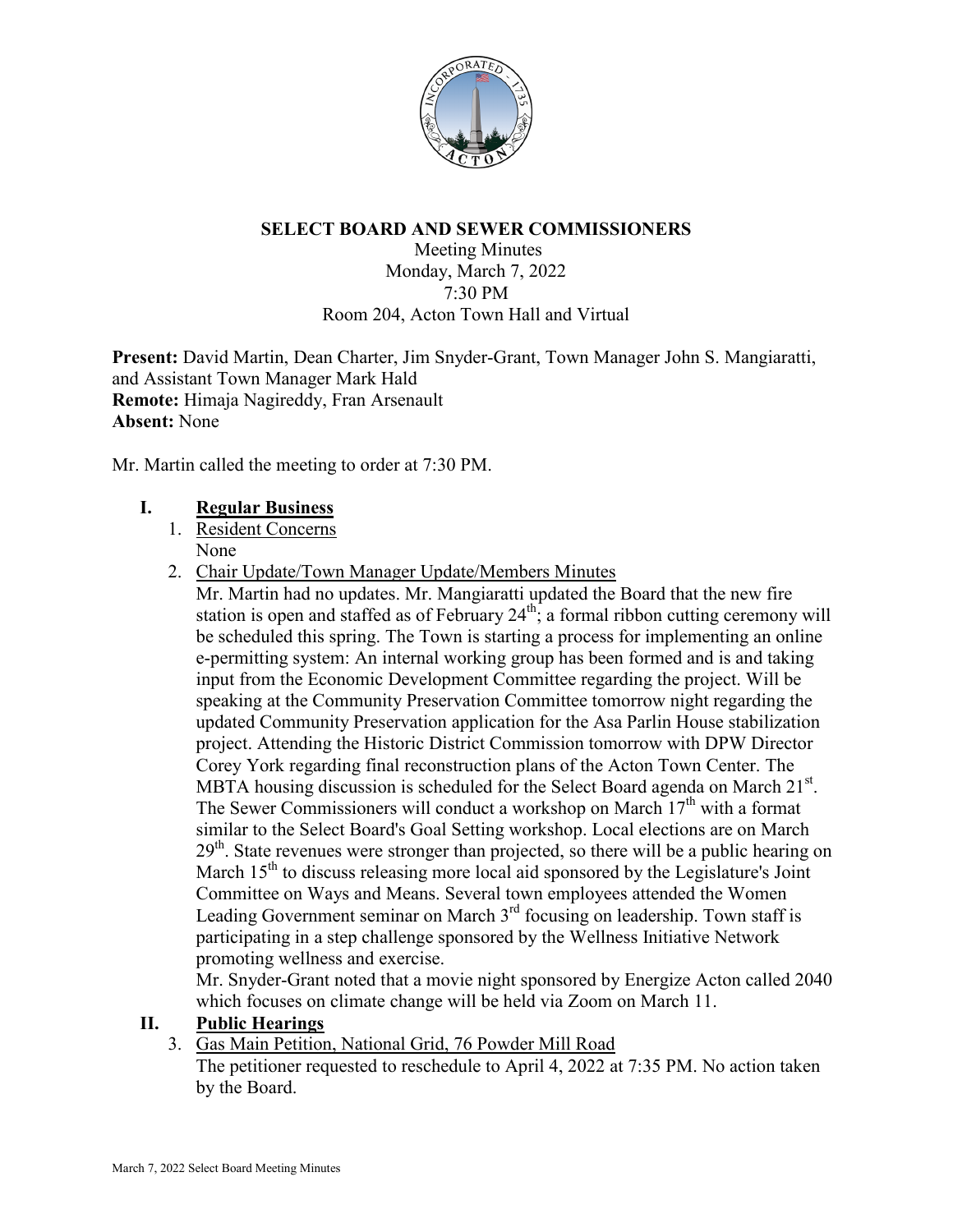

# **III. Sewer Commissioners**

4. Sewer Privilege Fee Request, 242 Parker Street

The Engineering Department received a request from a property owner for an accessory dwelling for two-thirds of the privilege fee totaling \$20,000, and an additional request to reduce the fee to \$10,000.

Joan Houlihan (owner) requested the sewer hookup to the house main and not a new connection to the separate accessory unit, so it would be one hookup and requested to reduce the betterment cost from \$20,000 to \$10,000 because the accessory unit is only one bedroom. Mr. Martin commented that the connection request may have to go through the Board of Health.

Terra, West Acton – questioned if it was a single unit, questioned if the unit is considered a sewer betterment unit (SBU), Mr. Martin explained that according to the calculations, it would be considered two-thirds of an SBU and would be \$20,000, versus three or more bedrooms valued at \$30,000.

Alissa Nicol, School Street – commented, advising the Sewer Commissioners to not waive the reduced fee request in fairness to future applicants.

Mr. Charter was inclined to be sympathetic to the fee, yet felt it was not appropriate for this application. Suggesting having a conversation regarding the betterment fee calculation at a later date. Mr. Snyder-Grant noted the Board has the capability to waive the requirement according to the memo from the Town Engineer. There would not be the need to have additional street cuts, reduces cost to the applicant and would support the reduction in fee to \$10,000. Ms. Arsenault would support the reduction as well as Ms. Nagireddy, however Mr. Martin would like to have input from the Board of Health or appropriate town department, and noted some of the current apartment units are one bedroom that are charged the two-thirds cost and feels there needs to be a further discussion on the pricing calculations. Mr. Martin continued he supports the accessory unit connecting through the current house sewer main, but feels the cost should be the two-thirds amount. The Board would like to have further discussion on the fee at a later date. No decision was made; this subject will be revisited on the March 21, 2022 agenda.

# **IV. New/Special Business**

5. Forum to Gather Public Input on Whether to Increase the Community Preservation Act Surcharge Used to Fund Affordable Housing, Historic Preservation, Open Space and Recreation Projects

Mr. Mangiaratti presented the Community Preservation Act surcharge proposal presentation. No questions from members of the Board.

Joe Cooney, Dustin Lane – supports increasing the surcharge to 3%, and noted that residents that are elderly or low income receive waivers from the surcharge, and that open space, once lost, can never be returned.

Bill Alesbury - does not support the surcharge increase, especially for Recreation purposes.

Andy Magee - supports the increase for open space preservation, adding that the State would match the percentage increase in CPA funding at 3%.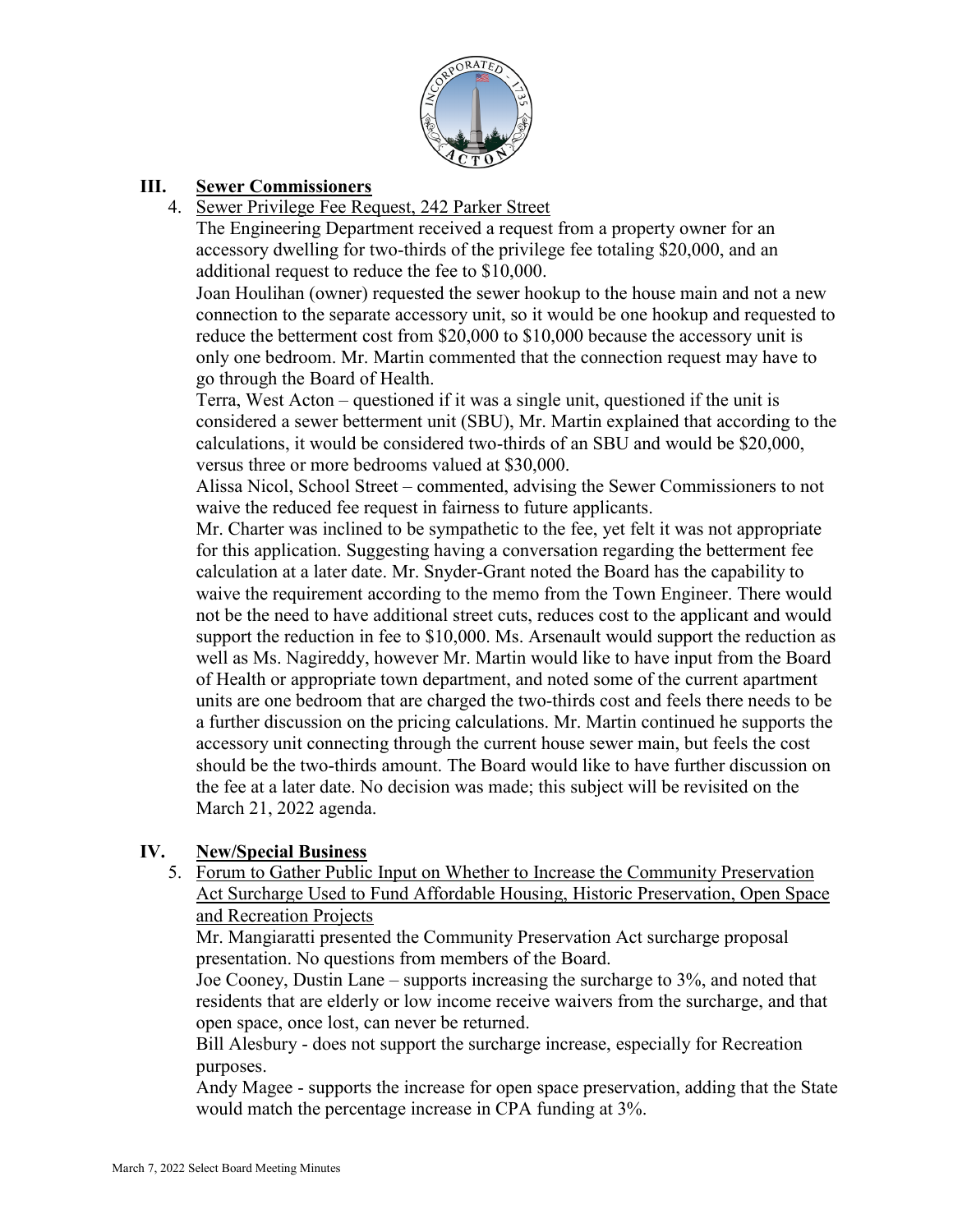

Bob Van Meter – supports increasing the surcharge to 3%, but would also support any percentage increase.

Franny Osman, Half Moon Hill – supports the increase to 3%.

Bettina Abe, School Street – supports increasing the CPA surcharge to 3%. Alissa Nicol, School Street – supports increasing the CPA surcharge to 3%. As CPA funding assists local projects where alternative funding may be not available, and noted the expemptions that are in place for low income and elderly residents Ray Yacouby – cautions Select Board about the consideration for the surcharge increase and accept that there are projects that the town cannot afford, and advised against voting on the increase in preparation for Town Meeting as the CPC has still a lot of work ahead of Town Meeting.

Terra, West Acton – requests to hear from Friends of the Senior Center and the Apartment Dwellers Group before weighing in on increasing the Community Preservation surcharge, doesn't agree that land purchase should soley come from CPA money and should create a land bank and use one to two percent of all house sales would be devoted to land purchases, create land clearing limits and prohibit the Planning Board from distributing density bonuses, support increasing the surcharge to three percent if the Senior Center and Apartment Dwellers don't object, does not support more building that is unaffordable, and has not seen progress with the Selectmen Goals on the Housing Rehab Trust.

Jeff Bergart, Alcott Street – supports increasing the CPA surcharge to 3% for Open Space but feels the town needs to define need vs. want; questions what the Board is doing about the freeze or reduction in taxes with the new school and the new fire station.

Walter Foster – supports the increase to the 3% surcharge.

Kara Lafferty, Alcott Street – supports CPA funding and feels there needs to be an increase in membership diversity on the Community Preservation Commission, that the funds are more of a need not a want, and supports the 3% surcharge increase. Mr. Martin suggests taking the vote whether to pursue a surcharge change at the next Board meeting. Mr. Charter feels the highest and best use for CPC funds is Open Space projects, however, is not in favor of increasing the surcharge. He would consider agreeing that 40% of the CPC money be reserved for Open Space. Ms. Nagireddy favors placing the topic on the ballot to see what the majority wants, but is concerned that if the Town increases to 3%, it would never be reversed. Mr. Snyder-Grant acknowledged that although most of the speakers today were in favor of an increase, the Board received many emails that opposed a potential CPA surcharge increase, and sees that as a predictor that even if a Town Meeting vote went through, that the needed ballot vote would be trickier, and would require an educational campaign to increase the chance of passage. He also noted that he sees coming Open Space purchases as the strongest argument for increasing the surcharge, and he would be open to supporting a change in the required expenditure levels to require a much higher minimum spending on open space than on the other categories of CPA spending. He explained that there are exemptions from the surcharge for low income households under 60 for a family of two annual income under \$77,312, and over 60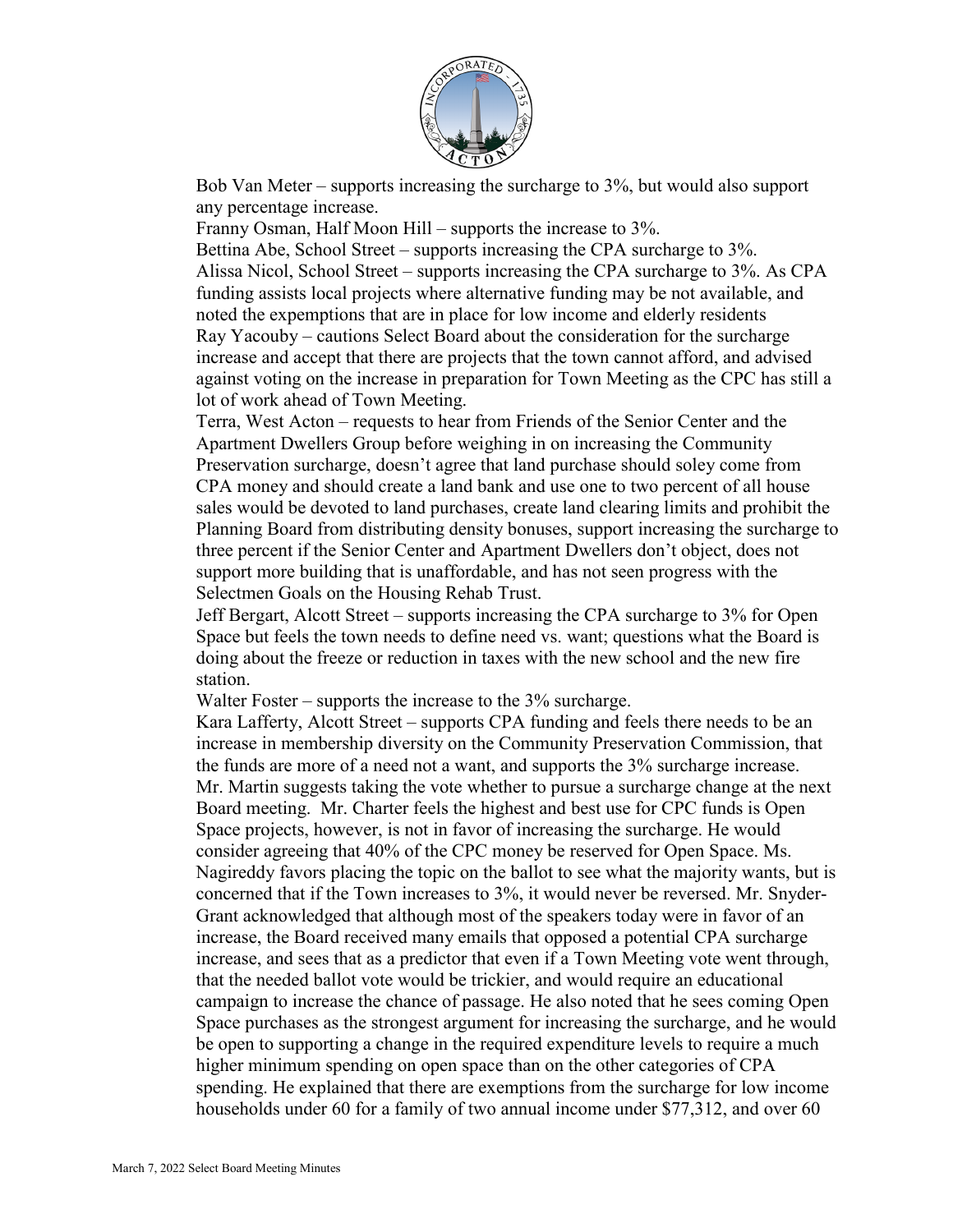

family of two household income limit of \$69,640. Ms. Arsenault supports a CPA surcharge increase to 3%, and would like to have more funding available for projects. Mr. Martin agrees that there is a need for an increase in surcharge and suggests an amount between the 1.5% and 3% to consider for the next meeting.

6. Board to Approve Town Manager Recommended FY23 Budget and Transmit to the Finance Committee

Mr. Mangiaratti presented his revised recommended FY23 Budget. Mr. Mangiaratti discussed the changes necessary to accomplish a 3% decrease of the budget, reducing Free Cash appropriations by \$300,000 in the capital plan, reducing general fund bonding by approximately \$500,000, and a general reduction to the municipal budget by \$1,134,866, with a total budget request of \$38,942,698 for FY23.

Board members commented on their appreciation of the work done by Mr. Mangiaratti and town staff on the new budget plan.

Charlie Kadlec, Paul Revere Road – questioned the inflation rate built into the budget – Mr. Mangiaratti looks at department expenses and decides what increases in costs to expect. Mr. Kadlec felt concern that the proposed budget is not realistic.

Franny Osman, Half Moon Hill – appreciates the \$18,000,000 for proposed capital projects.

Ray Yacouby, Harris Street – appreciates the professionalism of the Town Manager and staff and the new sidewalk recently constructed on Harris Street in conjunction with the construction of the new fire station.

Terra, West Acton – feels the town is relying on the income from new growth, which is not a good practice, encourages the purchase of open space to avoid future costs, and recommended establishing a land bank for future land purchases.

**Mr. Charter moved, seconded by Mr. Charter to adopt the Town Manager's proposed budget and transmit to the Finance Committee and voted unanimously by roll call vote 5-0.**

7. Discuss Department of Energy Resources Stretch Code Comment

Mr. Snyder-Grant presented information about a comment letter to the Department of Energy Resources that the Select Board could sign on to, individually or as an entire board. He presented this information as background:

The Commonwealth energy code currently comes in two varieties: the regular energy code and the "stretch" energy code. One of the requirements for Acton becoming a Green Community was to opt in to the 'Stretch' energy code. The Climate Roadmap bill, signed into law early in 2021, requires the state Department of Energy Resources (DOER) to develop and promulgate a further level of opt-in stretch code, a Net Zero stretch code. The 'straw proposal' for this new code was recently released, and the DOER is in the middle of gathering comments before promulgating a final version.

When Town Meeting passed the "Building with Clean Energy" bylaw overwhelmingly in 2021, the bylaw included an acknowledgement that we could not proceed to slow down the use of fossil fuel infrastructure in new construction and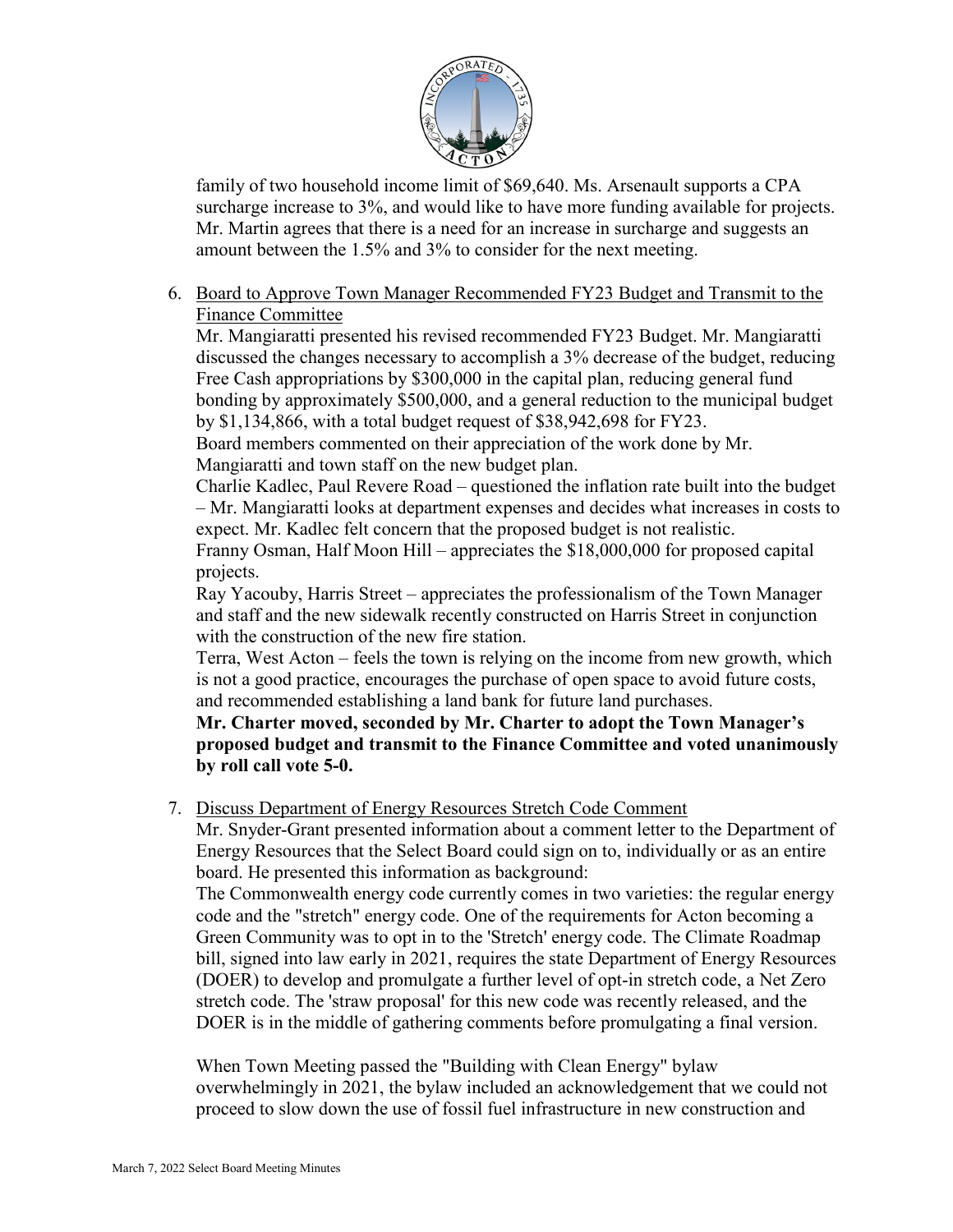

major rehab without state legislative action. The new opt-in Net Zero stretch code promised to be a way to achieve the goals of the bylaw, by providing a path for Acton to choose a Net Zero stretch code, which, by the definition in the legislation, promised to be a way to prevent most use of fossil fuel infrastructure in new construction or major rehabilitation. But, instead, the draft regulations allow for use of natural gas or other fossil fuels as long as other conditions are met: good weatherization, electric capacity capable of handling future heat pumps and future electric vehicle charging stations, and solar panels if the roof orientation and local shade conditions allowed solar. That's not enough to achieve the intent of the Building with Clean Energy bylaw, it's not enough to slow the growth of residential emissions in Acton and other municipalities in Massachusetts, and it doesn't meet the intent of Climate Roadmap bill.

The letter in our packet is a request to make the opt-in stretch code a true Net Zero stretch code. The letter includes a snapshot of those who have signed on already, and includes elected and appointed representatives from 37 Municipalities so far, with more expected to come in in the next couple of days.

Mr. Charter said that the town needs to maintain flexibility in energy resources and was not in favor in adopting a stretch code and signing on to the letter. Ms. Nagireddy supports signing onto the letter. Select Board members will individually sign their support online. No formal vote was needed.

**V. Consent Items** 

**Mr. Martin held consent item 12. Mr. Charter moved, seconded by Mr. Snyder-Grant to approve consent items 8-11 and 13 inclusive and voted unanimously by roll call 5-0. Mr. Martin requested to move the expiration date of consent item 12. a reduction in parking fees at the commuter lot, to September 30, 2022. Mr. Charter moved, seconded by Mr. Snyder-Grant to extend the parking rate reduction to September 30, 2022 and voted unanimously by roll call 5-0. Mr. Charter moved, seconded by Mr. Snyder-Grant to adjourn and voted unanimously by roll call vote 5-0. Meeting adjourned at 9:40 PM.**

# **Documents and Exhibits Used During this Meeting**

- Agenda, March 7, 2022
- Gas Main Petition, National Grid
- Sewer Privilege Fee Request, 242 Parker Street
- Community Preservation Study Committee Report from 2016
- Community Preservation Act Surcharge Presentation
- Town Manager Revised Recommended FY23 Budget Presentation
- Department of Energy Resources Stretch Code Letter and background material
- Request for Use of Town Roads, Boston Brain Tumor Ride
- Committee Appointment Recommendation, Deena A. Ferrara
- One Day Alcoholic Beverage License Application, Douglas Elementary PTO
- One Day Alcoholic Beverage License Application, AB Youth Hockey